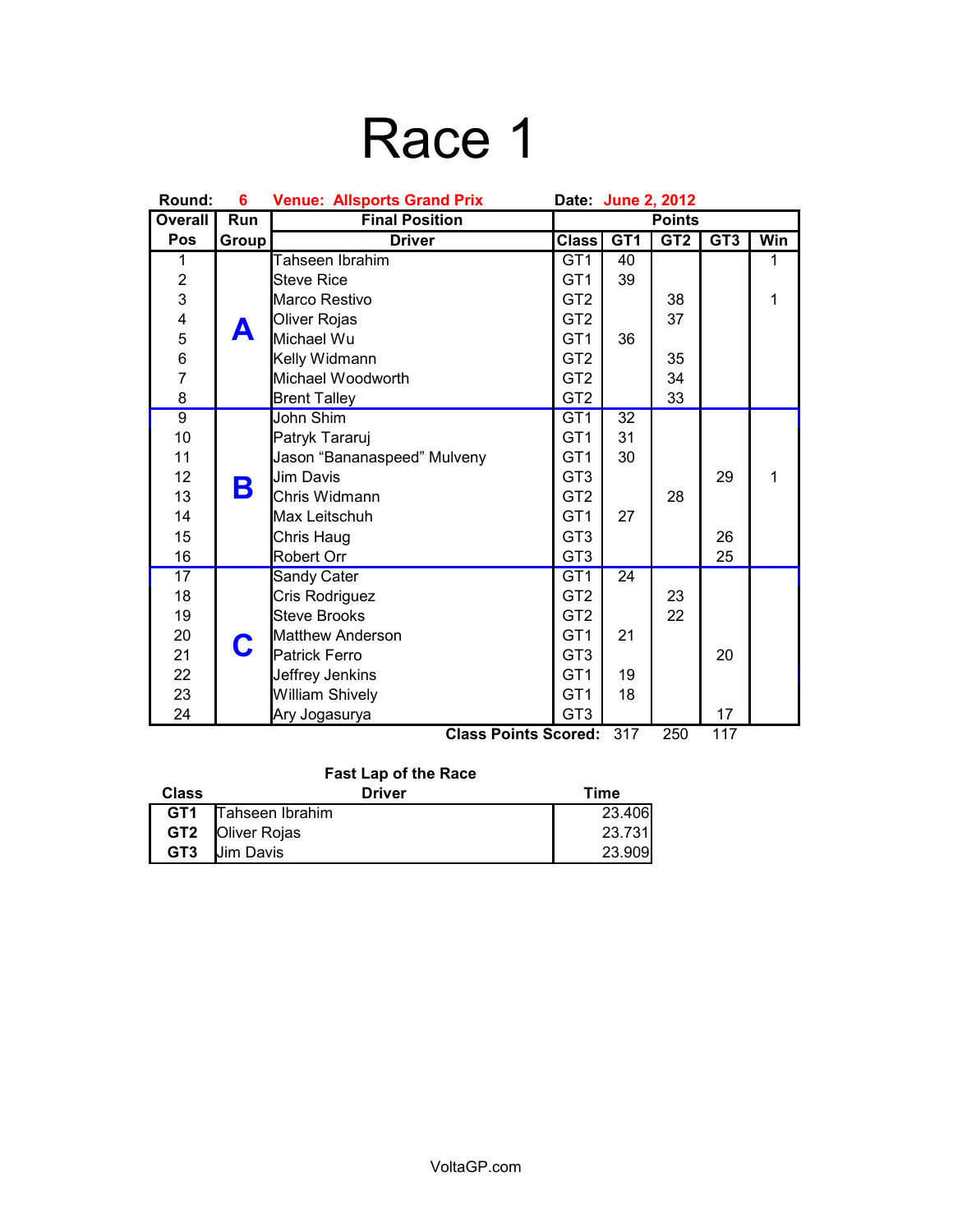## Race 2

| Round:         | 6     | <b>Venue: Allsports Grand Prix</b> | Date: June 2, 2012 |                 |                 |                 |              |
|----------------|-------|------------------------------------|--------------------|-----------------|-----------------|-----------------|--------------|
| <b>Overall</b> | Run   | <b>Final Position</b>              | <b>Points</b>      |                 |                 |                 |              |
| Pos            | Group | <b>Driver</b>                      | <b>Class</b>       | GT <sub>1</sub> | GT <sub>2</sub> | GT <sub>3</sub> | Win          |
| 1              |       | Tahseen Ibrahim                    | GT <sub>1</sub>    | 40              |                 |                 | 1            |
| $\overline{c}$ |       | <b>Steve Rice</b>                  | GT <sub>1</sub>    | 39              |                 |                 |              |
| 3              |       | Sandy Cater                        | GT <sub>1</sub>    | 38              |                 |                 |              |
| $\frac{4}{5}$  |       | Michael Wu                         | GT <sub>1</sub>    | 37              |                 |                 |              |
|                |       | John Shim                          | GT <sub>1</sub>    | 36              |                 |                 |              |
| 6              |       | Oliver Rojas                       | GT <sub>2</sub>    |                 | 35              |                 | 1            |
| $\overline{7}$ |       | Marco Restivo                      | GT <sub>2</sub>    |                 | 34              |                 |              |
| 8              |       | Cris Rodriguez                     | GT <sub>2</sub>    |                 | 33              |                 |              |
| $\overline{9}$ |       | <b>Steve Brooks</b>                | GT2                |                 | $\overline{32}$ |                 |              |
| 10             |       | <b>Brent Talley</b>                | GT <sub>2</sub>    |                 | 31              |                 |              |
| 11             |       | Jason "Bananaspeed" Mulveny        | GT <sub>1</sub>    | 30              |                 |                 |              |
| 12             |       | <b>Jim Davis</b>                   | GT <sub>3</sub>    |                 |                 | 29              | $\mathbf{1}$ |
| 13             | B     | Patryk Tararuj                     | GT <sub>1</sub>    | 28              |                 |                 |              |
| 14             |       | Max Leitschuh                      | GT <sub>1</sub>    | 27              |                 |                 |              |
| 15             |       | Kelly Widmann                      | GT <sub>2</sub>    |                 | 26              |                 |              |
| 16             |       | Chris Widmann                      | GT <sub>2</sub>    |                 | 25              |                 |              |
| 17             |       | <b>Matthew Anderson</b>            | GT <sub>1</sub>    | 24              |                 |                 |              |
| 18             |       | William Shively                    | GT <sub>1</sub>    | 23              |                 |                 |              |
| 19             |       | Michael Woodworth                  | GT <sub>2</sub>    |                 | 22              |                 |              |
| 20             |       | Ary Jogasurya                      | GT <sub>3</sub>    |                 |                 | 21              |              |
| 21             | C     | Chris Haug                         | GT <sub>3</sub>    |                 |                 | 20              |              |
| 22             |       | Robert Orr                         | GT <sub>3</sub>    |                 |                 | 19              |              |
| 23             |       | <b>Patrick Ferro</b>               | GT <sub>3</sub>    |                 |                 | 18              |              |
| 24             |       | Jeffrey Jenkins                    | GT <sub>1</sub>    | 17              |                 |                 |              |
|                |       | Close Deinte Conveal               |                    | 220             | იიი             | 107             |              |

**Class Points Scored:** 339 238 107

### **Fast Lap of the Race**

| <b>Class</b>    | <b>Driver</b>              | Time   |
|-----------------|----------------------------|--------|
|                 | <b>GT1</b> Tahseen Ibrahim | 23.178 |
|                 | <b>GT2</b> Marco Restivo   | 23.383 |
| GT <sub>3</sub> | <b>Uim Davis</b>           | 23.583 |

 $D - - - 2$